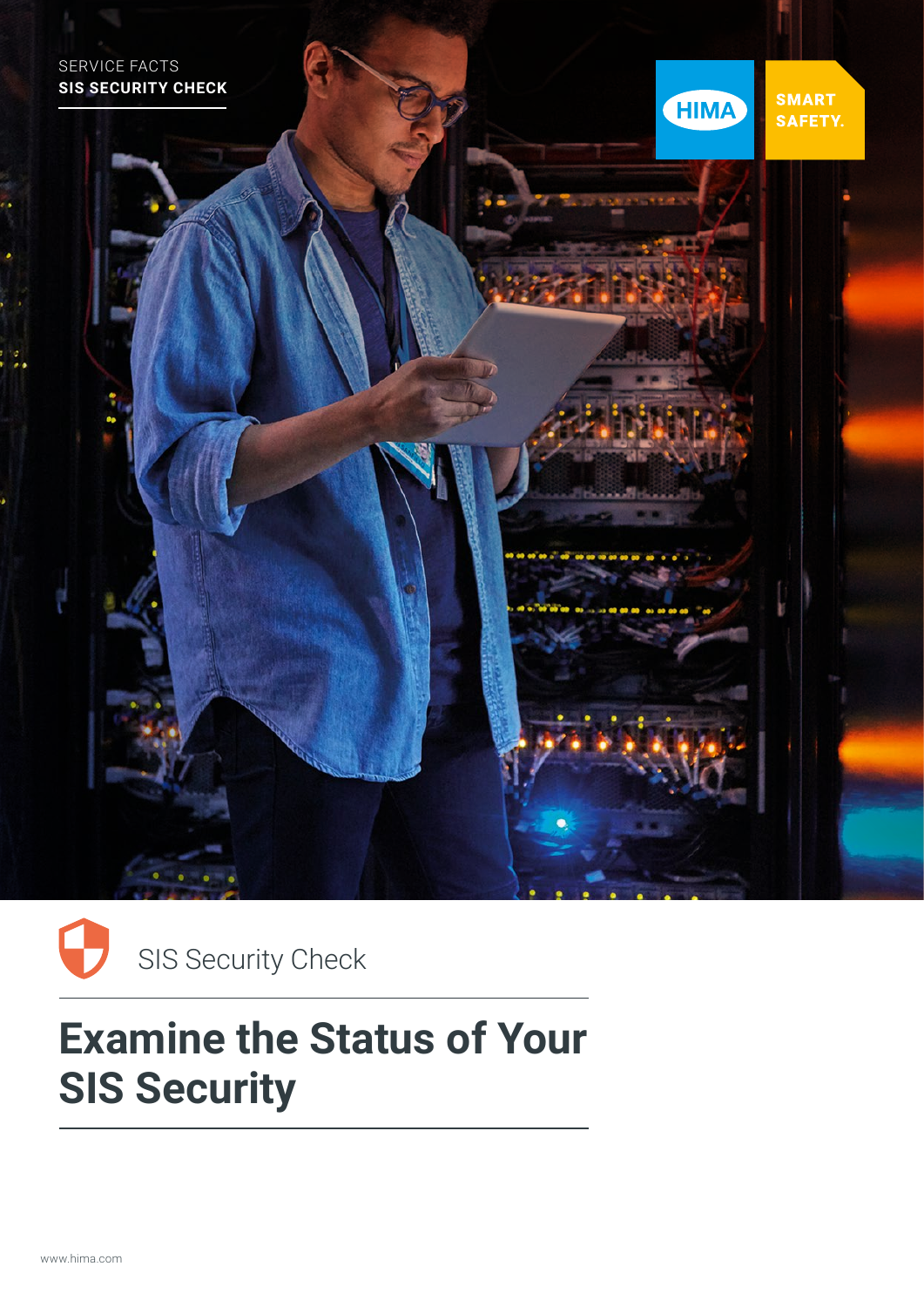

### **Don't Leave Safety to Chance**

As digitization takes hold in the process industry, plants are becoming increasingly complex. At the same time, there is a growing risk of cyberattacks. Automation security flaws and vulnerabilities could have a negative impact on the safety of your plant. Therefore, functional safety and automation security can no longer be treated separately – they require a holistic approach. Cybersecurity is now a key consideration in the configuration and management of your safety instrumented systems (SIS).

To reflect this new reality, the regulations governing safety and automation security are changing. For example, IEC 61511 Edition 2 requires plant operators to assess security vulnerabilities in systems and networks and set out countermeasures against identified threats. Plant operators are responsible for

SIS security – however, it is often difficult to find the time and resources to fulfill the requirements. After all, security checks are not a one-off task; they need to be conducted regularly.

HIMA provides a service to support you with this task: the **SIS Security Check**. This is an on-site assessment for HIMA Safety Systems performed by experienced, independent safety specialists who check your security procedures, SIS configuration, and network components. You receive a clear overview of the status of your assets and the possible impact of security risks and vulnerabilities. With this knowledge, you gain the ideal foundation to implement appropriate security measures, reduce risk, and achieve compliance with safety and security **regulations** 



#### **HIMA SIS Security Concept – Zones and Conduits**

As part of the SIS Security Check, your security environment will be aligned with the HIMA reference architecture.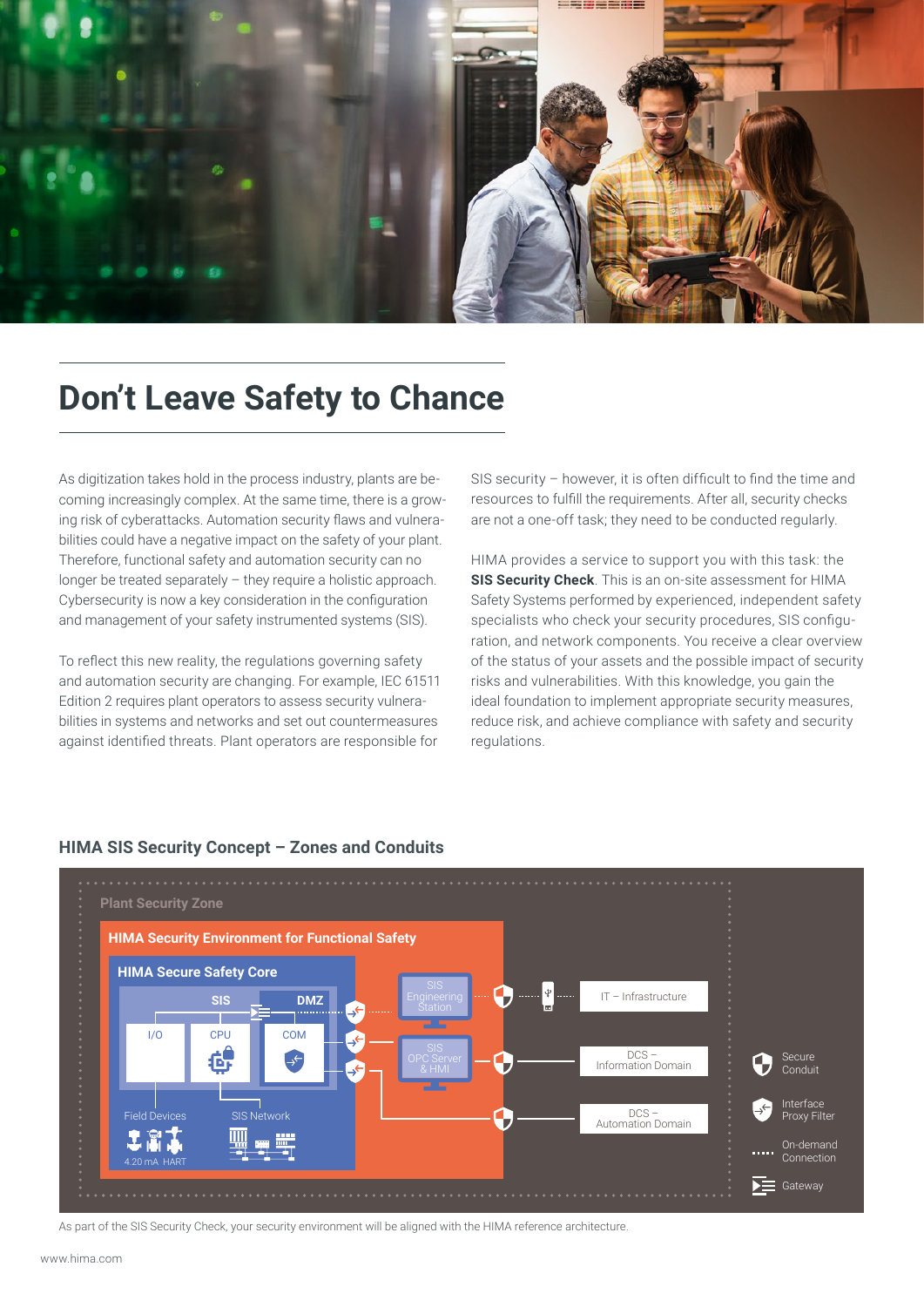## **Gain an Overview of Your SIS Security Status**

The SIS Security Check from HIMA is an on-site assessment performed by safety specialists who are trained in automation security. Experts visit your plant to conduct a basic check of your security policies and procedures. At the end of the assessment, you receive a security report with specific recommendations for improvement, forming the basis for future security risk assessments.

#### **What's Included in the Service?**

SIS and SIS-related components are checked against HIMA security recommendations. These can be divided into four security-relevant checks:

- Basic checks covering documentation and organizational procedures
- SIS checks covering SIS configuration and SIS application
- PC checks covering SIS engineering and OPC server configuration
- Network checks covering network infrastructure and components

#### **How Is the SIS Security Check Performed?**

To ensure the check is carried out effectively, a workshop takes place either on site or via a web meeting. This aims to clarify the required personnel, system access, and documentation. After defining a time schedule together with you, HIMA safety specialists conduct all the above-mentioned security checks. Once all relevant checks have been performed, HIMA supplies an SIS Security Check report, including recommendations for improvements.

#### **What You Receive from the Service**

Once the SIS Security Check report is finalized, our experts discuss the results with you on site or in a web meeting. The report will provide you with valuable information to help increase SIS resistance against security threats. You gain a clear overview of SIS zones, conduits, and possible security vulnerabilities, which gives you a solid foundation for security improvements and future automation security risk assessments.

#### **Relevant Standards** • IEC 62443 / IEC 61511 Edition 2

- ISO/IEC 27000 series
- BSI ICS Security Compendium
- NA 163

### **Benefits**



Gain a clear overview of your current SIS security status



Receive the basis for compliance with relevant standards such as IEC 62443 and IEC 61511 Edition 2



Manage risk and reveal undetected vulnerabilities



Utilize the expertise of independent safety specialists

**Do you have questions concerning our HIMA services and SIS Security Check? Our service experts would be pleased to respond to your email or your call.**

**Please find your local contact here:** www.hima.com/en/about-hima/contacts-worldwide